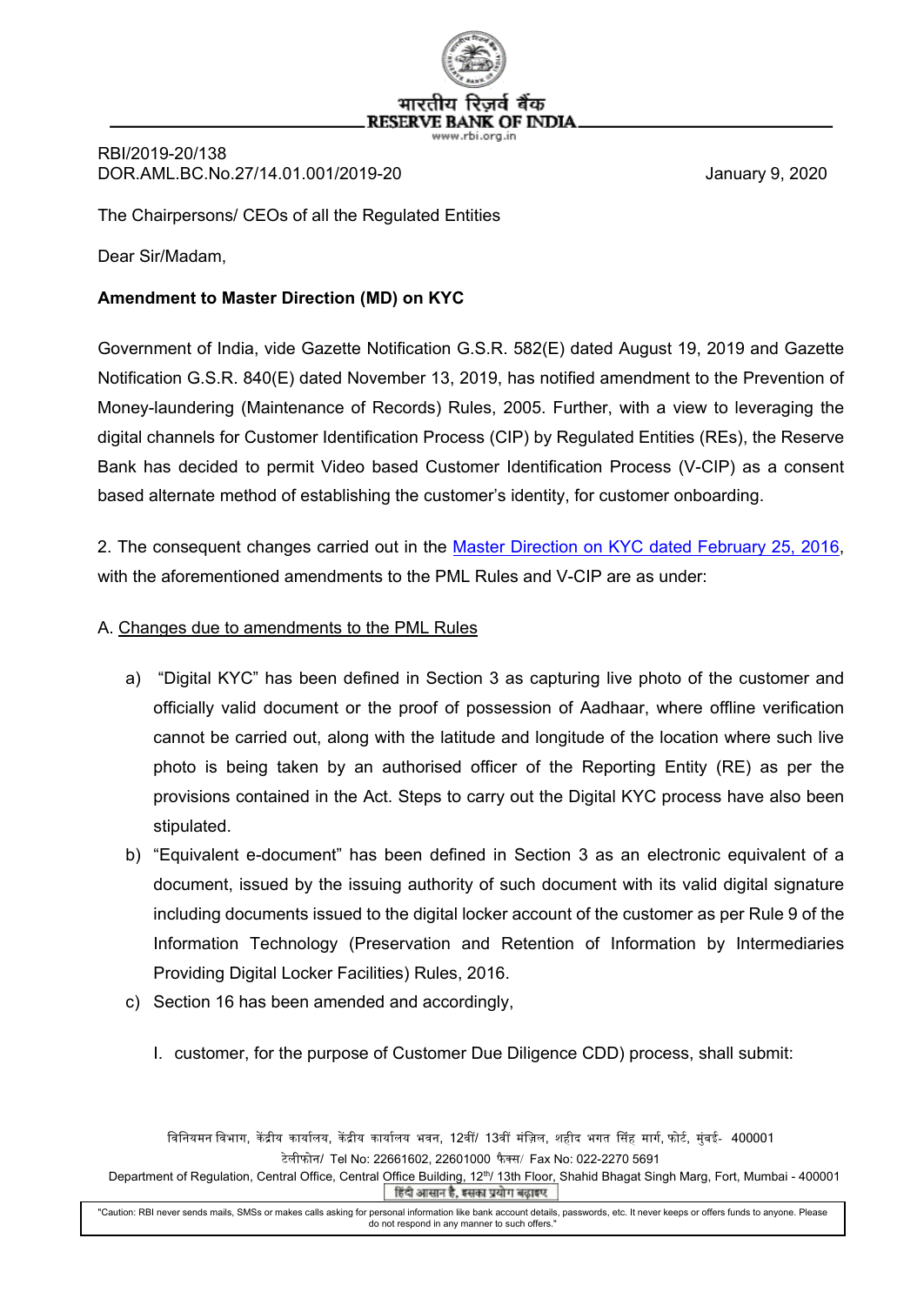- i. the Aadhaar number where he is desirous of receiving any benefit or subsidy under any scheme notified under section 7 of the Aadhaar (Targeted Delivery of Financial and Other subsidies, Benefits and Services) Act, 2016 (18 of 2016); or he decides to submit his Aadhaar number voluntarily to a banking company or any reporting entity notified under first proviso to sub-section (1) of section 11A of the PML Act; **or**
- ii. the proof of possession of Aadhaar number where offline verification can be carried out; **or**
- iii. the proof of possession of Aadhaar number where offline verification cannot be carried out **or**
- iv. any Officially Valid Document (OVD) or the equivalent e-document thereof containing the details of his identity and address; **and**
- v. the Permanent Account Number or the equivalent e-document thereof or Form No. 60 as defined in Income-tax Rules, 1962; **and**
- vi. such other documents including in respect of the nature of business and financial status of the client, or the equivalent e-documents thereof as may be required by the RE.
- II. Provided that where the customer has submitted
	- i. Aadhaar number under paragraph (c.I.i) above to a bank or to a RE notified under first proviso to sub-section (1) of section 11A of the PML Act, such bank or RE shall carry out authentication of the customer's Aadhaar number using e-KYC authentication facility provided by the Unique Identification Authority of India.
	- ii. proof of possession of Aadhaar under clause (c.I.ii) above where offline verification can be carried out, the RE shall carry out offline verification
	- iii. an equivalent e-document of any OVD, the RE shall verify the digital signature as per the provisions of the Information Technology Act, 2000 (21 of 2000) and any rules issues thereunder and take a live photo as specified under Annex I of the Master Direction.
	- iv. proof of possession of Aadhaar number where offline verification cannot be carried out under clause (c.I.iii) above or any OVD under clause (c.I.iv), the RE shall carry out verification through digital KYC as specified under Annex I of the Master **Direction**

Provided, for a period not beyond such date as may be notified by the Government for a class of REs, instead of carrying out digital KYC, the RE pertaining to such class may obtain a certified copy of the proof of possession of Aadhaar number or the OVD and a recent photograph where an equivalent edocument is not submitted.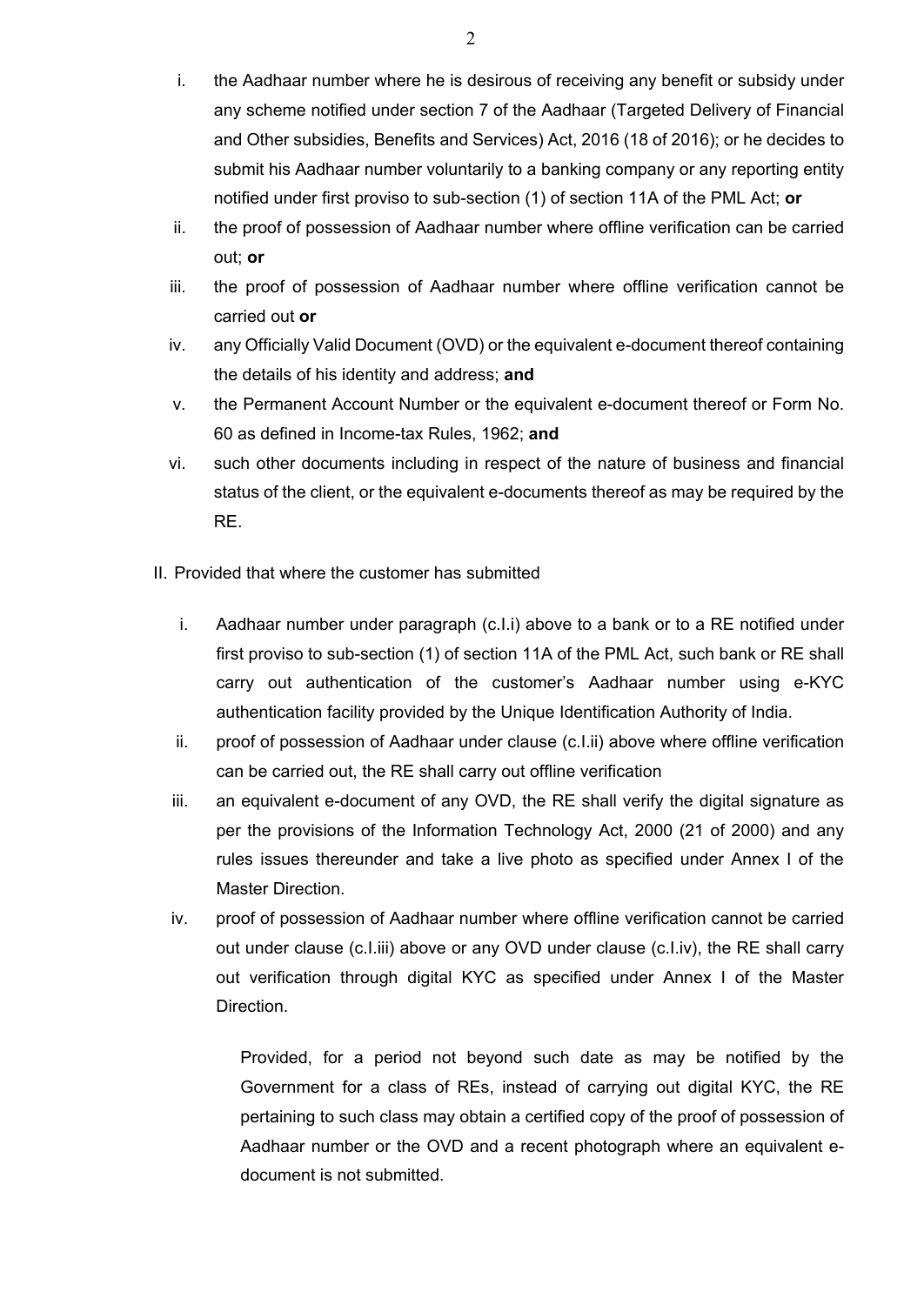- III. Equivalent e-document has also been permitted for accounts of non-individual customer.
- IV. Where a customer has provided his Aadhaar number under paragraph (c.I.i) above for identification and wants to provide a current address, different from the address as per the identity information available in the Central Identities Data Repository, he may give a self-declaration to that effect to the Regulated Entity.
- B. Changes due to introduction of Video based Customer Identification Process (V-CIP)
	- a) Definition of V-CIP has been inserted in Section 3 of the Master Direction
	- b) The process of V-CIP has been specified in Section 18 in terms of which, REs may undertake live V-CIP, to be carried out by an official of the RE, for establishment of an account based relationship with an individual customer, after obtaining his informed consent and shall adhere to the following stipulations:
		- i. The official of the RE performing the V-CIP shall record video as well as capture photograph of the customer present for identification and obtain the identification information as below:
			- Banks: can use either OTP based Aadhaar e-KYC authentication or Offline Verification of Aadhaar for identification. Further, services of Business Correspondents (BCs) may be used by banks for aiding the V-CIP.
			- REs other than banks: can only carry out Offline Verification of Aadhaar for identification.
		- ii. RE shall capture a clear image of PAN card to be displayed by the customer during the process, except in cases where e-PAN is provided by the customer. The PAN details shall be verified from the database of the issuing authority.
		- iii. Live location of the customer (Geotagging) shall be captured to ensure that customer is physically present in India
		- iv. The official of the RE shall ensure that photograph of the customer in the Aadhaar/PAN details matches with the customer undertaking the V-CIP and the identification details in Aadhaar/PAN shall match with the details provided by the customer.
		- v. The official of the RE shall ensure that the sequence and/or type of questions during video interactions are varied in order to establish that the interactions are real-time and not pre-recorded.
		- vi. In case of offline verification of Aadhaar using XML file or Aadhaar Secure QR Code, it shall be ensured that the XML file or QR code generation date is not older than 3 days from the date of carrying out V-CIP.
		- vii. All accounts opened through V-CIP shall be made operational only after being subject to concurrent audit, to ensure the integrity of process.